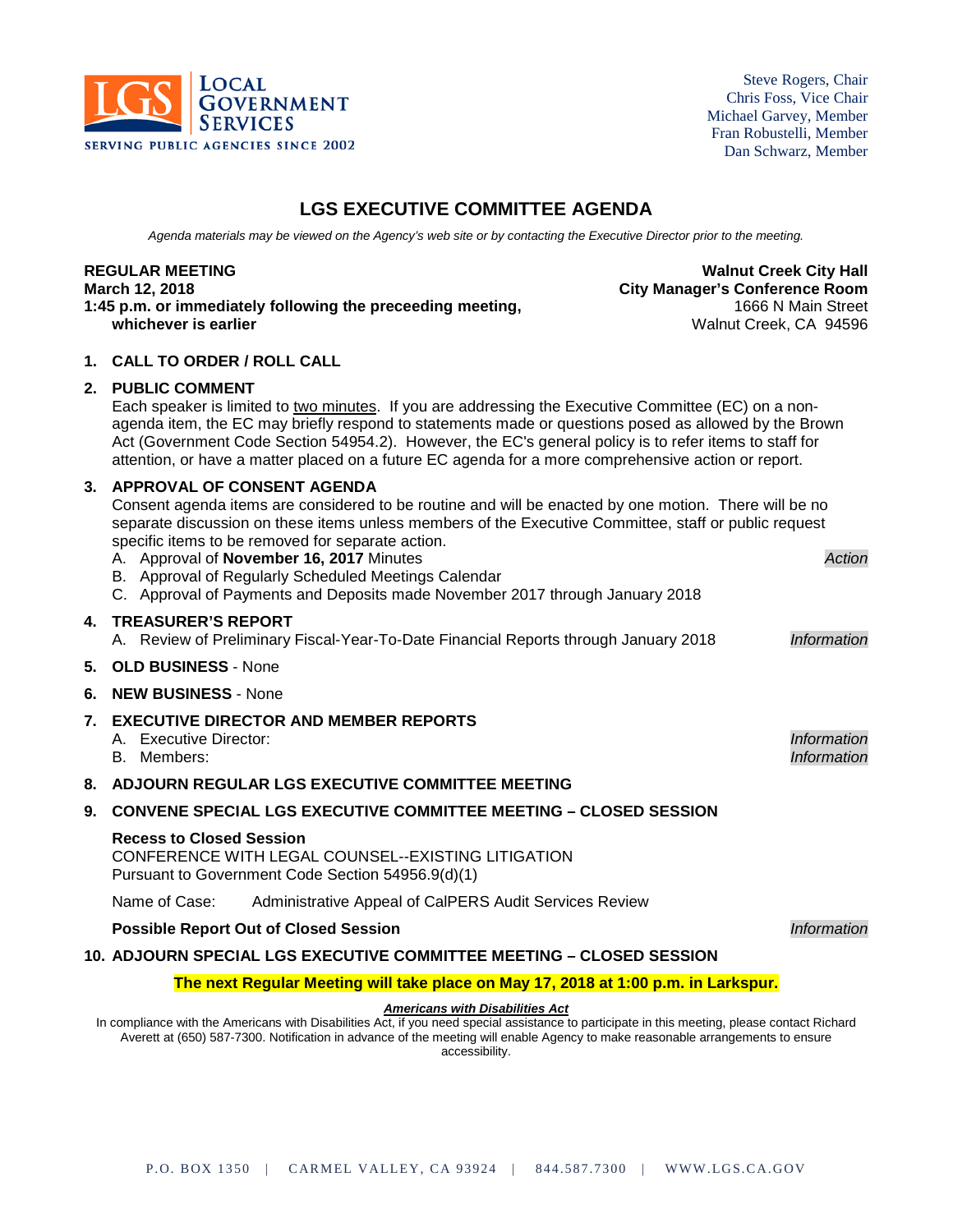#### **LOCAL GOVERNMENT SERVICES AUTHORITY EXECUTIVE COMMITTEE MINUTES NOVEMBER 16, 2017**

The Local Government Services Authority held a regular meeting of the Executive Committee on November 16, 2017 at the Yountville Town Hall Council Chambers. The meeting was called to order at 11:11 a.m.

## **1. CALL TO ORDER / ROLL CALL**

| <b>Members Present:</b> | Steve Rogers, Chair                                 |  |  |  |
|-------------------------|-----------------------------------------------------|--|--|--|
|                         | Julie Carter, Alternate Member, Vice Chair          |  |  |  |
|                         | Fran Robustelli, Member                             |  |  |  |
|                         | Dan Schwarz, Member                                 |  |  |  |
| Absent Members:         | Michael Garvey, Member                              |  |  |  |
| Other Attendees:        | Richard Averett, Executive Director                 |  |  |  |
|                         | Jennifer Bower, Director of Administrative Services |  |  |  |
|                         | Jeff Kise, Finance and Operations Manager           |  |  |  |
|                         | Sky Woodruff, General Counsel                       |  |  |  |
|                         | Scott Kivel, Special Counsel                        |  |  |  |

## A. Election of Officers

**Action:** Moved and seconded (Schwarz/Robustelli) to elect Rogers as Chair and Foss as Vice Chair. **AYES:** Rogers, Carter, Robustelli, Schwarz **NOES:** None **ABSTAIN:** None

### **2. PUBLIC COMMENT** - None

### **3. APPROVAL OF CONSENT AGENDA**

- A. Approval of **August 24, 2017** Minutes
- B. Approval of LGS Position Listings
- C. Approval of Regularly Scheduled Meetings Calendar
- D. Approval of Payments and Deposits made August 2017 through October 2017 Correction to agenda: through October 2017
	- Action: Moved and seconded (Carter/Robustelli) to approve consent agenda **AYES:** Rogers, Carter, Robustelli, Schwarz<br>**NOES:** None **NOES:**

**ABSTAIN:** None

## **4. TREASURER'S REPORT**

- A. Review of Preliminary Fiscal-Year-To-Date Financial Reports through September 2017 Information item; no action was taken. Executive Director Averett noted the Authority has, through MSA, filed a claim for reimbursement of expenses made for the on-going CalPERS matter. Claims proceeds will enable the JPA to continue to work for a reasonable resolution of the matter.
- B. Approval of Independently Audited FY2017 Financial Statements This matter was deferred until final published statements are ready to be reviewed prior to consideration by the Authority.
- **5. OLD BUSINESS** None
- **6. NEW BUSINESS** None

## **7. EXECUTIVE DIRECTOR AND COMMITTEE MEMBERS**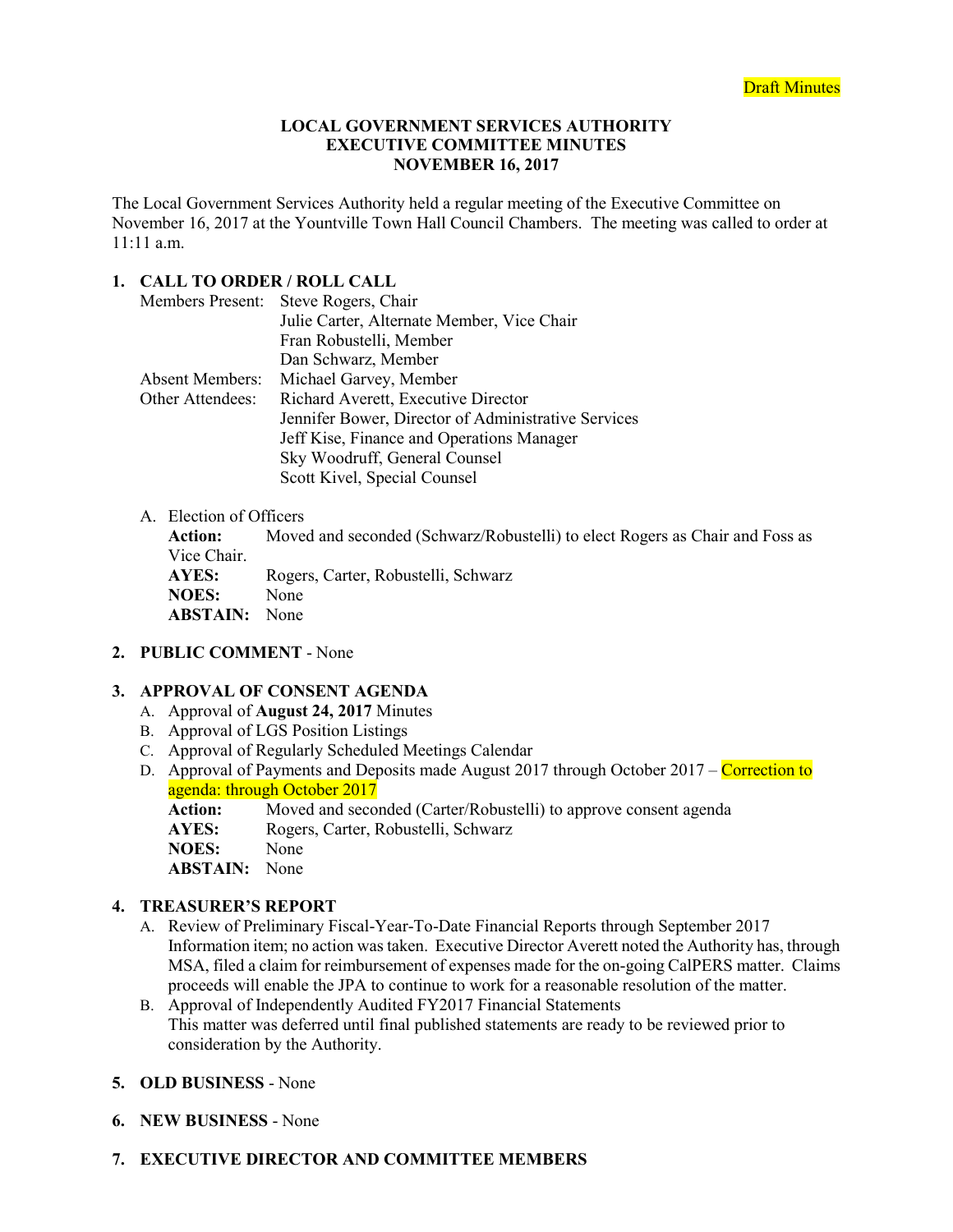- A. Executive Director: none
- B. Members: none.
- **8. ADJOURN** The meeting adjourned at 11:17 a.m. The next regular meeting is scheduled for February 15, 2018 at 1:00 p.m. in Dublin.

### **11:52 a.m.**

### **9. CONVENE SPECIAL LGS EXECUTIVE COMMITTEE MEETING – CLOSED SESSION**

#### **Recess to Closed Session**

CONFERENCE WITH LEGAL COUNSEL—EXISTING LITIGATION (Pursuant to Government Code Sections 54956.9(d)(1))

Name of Case: Administrative Appeal of CalPERS Audit Services Review

#### **12:52 p.m.**

#### **Reconvene Special Meeting**

- A. Report Out of Closed Session The Chair reported that no reportable action was taken.
- **10. ADJOURN** The closed session adjourned at 12:53 p.m.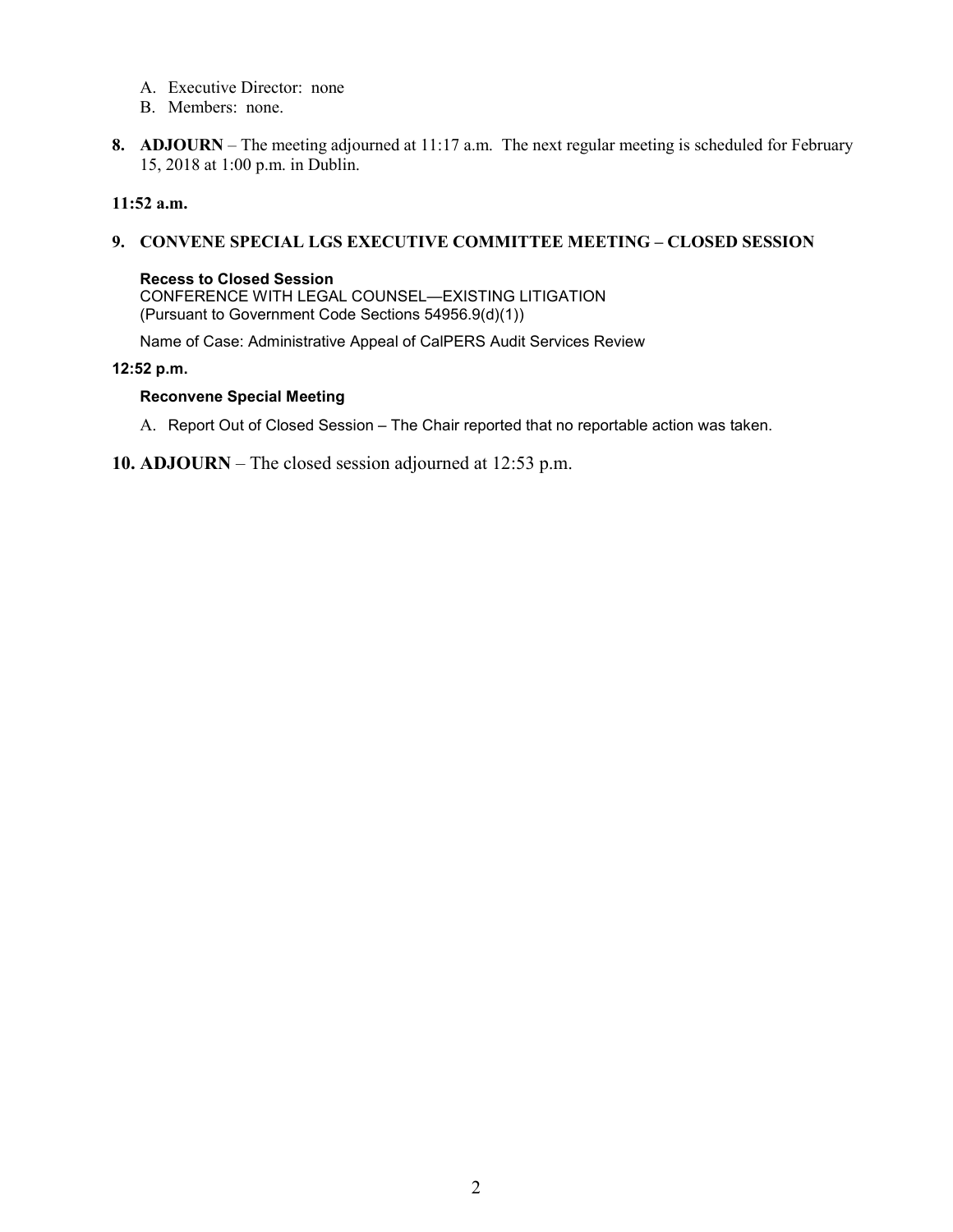

**TO:** EXECUTIVE COMMITTEE **EC Meeting: 3-12-2018 FROM:** Tiffany Buraglio, Executive Assistant **Item: 3B SUBJECT: EXECUTIVE COMMITTEE AND BOARD OF DIRECTORS MEETINGS**

## **MEETING SCHEDULE**

The following are regularly scheduled meetings for the upcoming years, along with special topics to be discussed. Quarterly meetings are conducted in person at a Member Agency site on the third Thursday of the month, starting at 1:00 p.m. unless noted below.

| <b>Date</b>                        | <b>EXEC</b><br><b>COMM</b> | <b>BOARD</b>                           | <b>Special Topics</b>                                                                        | <b>Location</b> | <b>Notes</b>                           |  |  |
|------------------------------------|----------------------------|----------------------------------------|----------------------------------------------------------------------------------------------|-----------------|----------------------------------------|--|--|
| 2018                               |                            |                                        |                                                                                              |                 |                                        |  |  |
| March<br>12<br>(Monday)            | <b>RGS</b><br><b>LGS</b>   | <b>RGS</b><br><b>MSA</b>               |                                                                                              | Walnut<br>Creek | Rescheduled<br>from Feb.<br>15 meeting |  |  |
| May<br>17<br>(Thursday)            | <b>RGS</b><br><b>LGS</b>   | <b>MSA</b>                             | FY19 Budget & MSA rates; Admin<br>& Financial Policies, Conflict of<br>Interest (even years) | Larkspur        |                                        |  |  |
| 16<br>August<br>(Thursday)         | <b>RGS</b><br><b>LGS</b>   | <b>RGS</b><br><b>LGS</b><br><b>MSA</b> | Exec Dir Compensation Committee,<br>Election of Officers (all)                               | Dublin          |                                        |  |  |
| November 15-16<br>(Thursday & Fri) | <b>RGS</b><br><b>LGS</b>   | <b>MSA</b>                             | <b>FY18</b> Audited Financial Statements;<br><b>Study Session</b>                            | Yountville      | Starting at<br>10:00 a.m.              |  |  |
|                                    |                            |                                        | 2019                                                                                         |                 |                                        |  |  |
| 21<br>February<br>(Thursday)       | <b>RGS</b><br><b>LGS</b>   | <b>MSA</b>                             |                                                                                              | Walnut<br>Creek |                                        |  |  |
| May<br>16<br>(Thursday)            | <b>RGS</b><br><b>LGS</b>   | <b>MSA</b>                             | FY20 Budget & MSA rates; Admin<br>& Financial Policies, Conflict of<br>Interest (even years) | Larkspur        |                                        |  |  |
| 15<br>August<br>(Thursday)         | <b>RGS</b><br><b>LGS</b>   | <b>RGS</b><br><b>LGS</b><br><b>MSA</b> | Exec Dir Compensation Committee,<br>Election of Officers (all)                               | Dublin          |                                        |  |  |
| November 14-15<br>(Thursday & Fri) | <b>RGS</b><br><b>LGS</b>   | <b>MSA</b>                             | FY19 Audited Financial Statements;<br><b>Study Session</b>                                   | Yountville      | Starting at<br>10:00 a.m.              |  |  |
|                                    |                            |                                        | 2020                                                                                         |                 |                                        |  |  |
| 20<br>February<br>(Thursday)       | <b>RGS</b><br><b>LGS</b>   | <b>MSA</b>                             |                                                                                              | Walnut<br>Creek |                                        |  |  |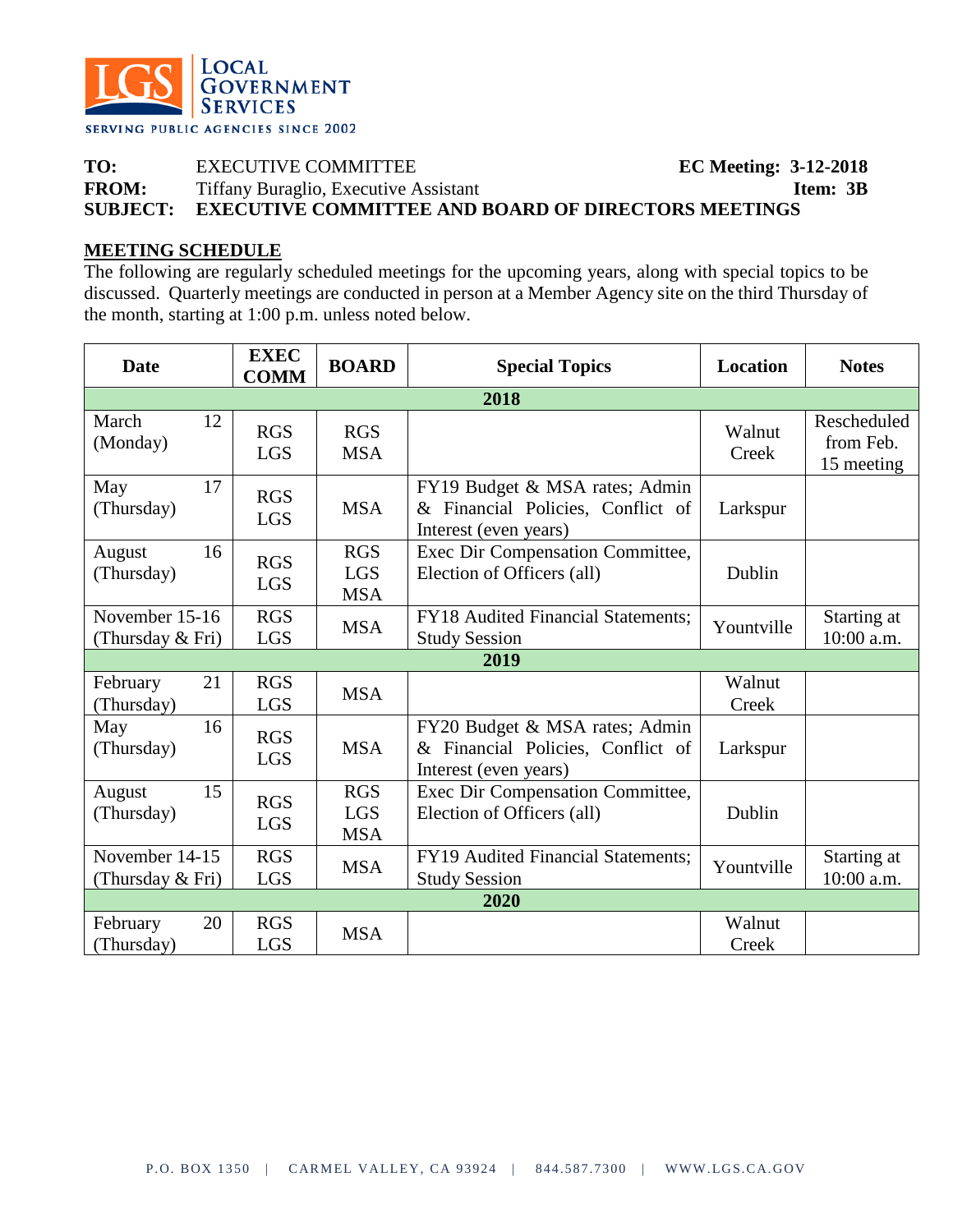

# **TO:** EXECUTIVE COMMITTEE **EC Meeting: 3-12-2018 FROM:** Richard Averett, CFO **Item: 3C SUBJECT: PAYMENTS AND DEPOSITS – NOVEMBER 2017 THROUGH JANUARY 2018**

## **RECOMMENDATION**

Review and approve expenditures made by the JPA for the period indicated.

## **BACKGROUND**

The Executive Committee reviews and approves expenditures made by the JPA on a quarterly basis. This approval process is a component of JPA internal controls. Deposit history is also included in the list.

The following procedures are being implemented to maintain effective internal controls.

- 1. Invoices are received by staff.
- 2. JPA staff review invoices for accuracy and assignment to correct general ledger accounts.
- 3. The Executive Director or designee reviews, prints and signs/authorizes checks. All payments, including electronic payments, are reviewed by the Executive Director in a weekly disbursement report submitted by the Finance Department. This report contains all disbursements from the previous week. Information provided includes: date of transaction, amount, vendor or recipient, method of payment, identity of first and second staff approvers, and check or journal number.
- 4. All payments are brought to the next regular meeting of Executive Committee (or Board of Directors) meeting for review and approval.

## **FISCAL IMPACT**

The net impact of all payments and deposits made this period maintains a minimal bank cash balance consistent with meeting funding obligations, while maximizing interest earnings in the Rabobank money market account, in the Local Agency Investment Fund (LAIF) investment pool and in the CalTrust medium term and short term investment pools. Staff seeks to minimize bank charges at all times.

The fiscal impact of approving the attached list of expenditures is included in the approved budget or in subsequently approved action by the Board/Executive Committee.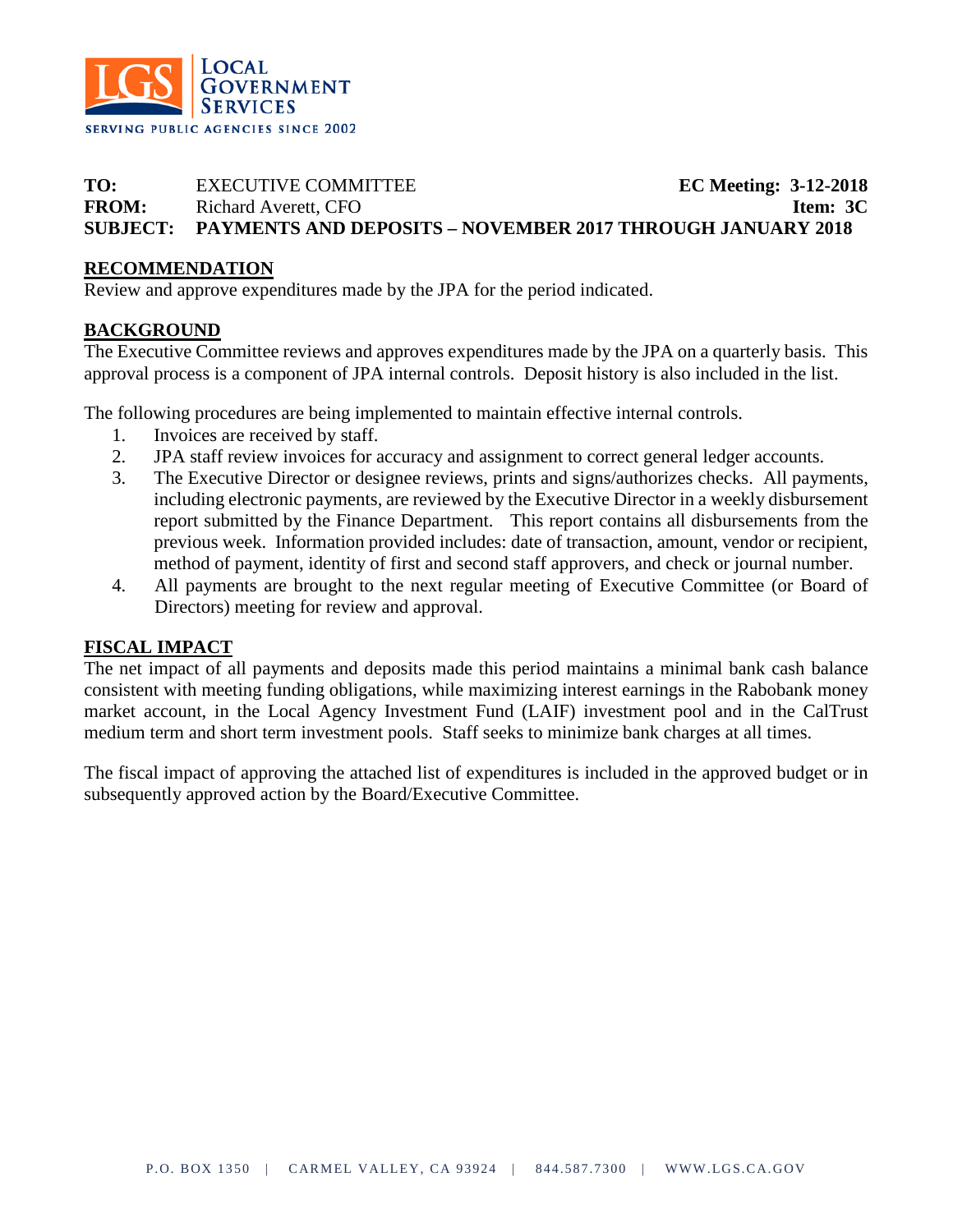# **Local Government Services Transaction Detail by Account November 2017 through January 2018**

|                                  | Type            | Date       | Num  | Name | Memo                                                     | Amount       | <b>Balance</b> |
|----------------------------------|-----------------|------------|------|------|----------------------------------------------------------|--------------|----------------|
| 110060 - Rabobank Checking       |                 |            |      |      |                                                          |              |                |
|                                  | General Journal | 11/06/2017 | 1582 |      | 10/31/17 net pay                                         | $-36,627.39$ | $-36,627.39$   |
|                                  | General Journal | 11/07/2017 | 1583 |      | 10/31/17 payroll taxes & fees                            | $-13,677.80$ | $-50,305.19$   |
|                                  | General Journal | 11/07/2017 | 1584 |      | 10/15/17 PERS R Classic contribution Confirm #1000959444 | $-8,446.92$  | $-58,752.11$   |
|                                  | General Journal | 11/09/2017 | 1585 |      | 10/31/17 Mass Mutual 457 contributions                   | $-6,011.17$  | $-64,763.28$   |
|                                  | General Journal | 11/21/2017 | 1594 |      | 11/15/17 net pay                                         | $-35,085.94$ | $-99,849.22$   |
|                                  | General Journal | 11/22/2017 | 1595 |      | 11/15/17 payroll taxes & fees                            | $-12,745.53$ | $-112,594.75$  |
|                                  | General Journal | 11/28/2017 | 1597 |      | 11/15/17 Mass Mutual 457 contributions                   | $-6,761.17$  | $-119,355.92$  |
|                                  | General Journal | 11/29/2017 | 1596 |      | 10/31/17 PERS R Classic contribution Confirm #1000972359 | $-8,961.45$  | $-128,317.37$  |
|                                  | General Journal | 11/29/2017 | 1598 |      | Calpers UAL Classic 2017-2018                            | $-6,106.57$  | -134,423.94    |
|                                  | General Journal | 11/29/2017 | 1598 |      | Calpers UAL PEPRA 2017-2018                              | $-41.03$     | $-134,464.97$  |
|                                  | Deposit         | 11/30/2017 |      |      | Deposit                                                  | 134,464.97   | 0.00           |
|                                  | General Journal | 12/06/2017 | 1605 |      | 11/30/17 net pay                                         | $-36,679.14$ | $-36,679.14$   |
|                                  | Transfer        | 12/06/2017 |      |      | <b>Funds Transfer</b>                                    | 36,679.14    | 0.00           |
|                                  | General Journal | 12/07/2017 | 1606 |      | 11/30/15 payroll taxes & fees                            | $-13,718.50$ | $-13,718.50$   |
|                                  | Transfer        | 12/07/2017 |      |      | <b>Funds Transfer</b>                                    | 13,718.50    | 0.00           |
|                                  | General Journal | 12/12/2017 | 1607 |      | 11/30/17 Mass Mutual 457 contributions                   | $-6,361.17$  | $-6,361.17$    |
|                                  | Transfer        | 12/12/2017 |      |      | <b>Funds Transfer</b>                                    | 6,361.17     | 0.00           |
|                                  | General Journal | 12/14/2017 | 1612 |      | 11/15/17 PERS R Classic contribution Confirm #1000981446 | $-8,685.72$  | $-8,685.72$    |
|                                  | Transfer        | 12/15/2017 |      |      | <b>Funds Transfer</b>                                    | 8,685.72     | 0.00           |
|                                  | General Journal | 12/21/2017 | 1613 |      | 12/15/17 net pay                                         | $-52,633.25$ | $-52,633.25$   |
|                                  | Transfer        | 12/21/2017 |      |      | <b>Funds Transfer</b>                                    | 45,207.61    | $-7,425.64$    |
|                                  | General Journal | 12/22/2017 | 1614 |      | 12/15/17 payroll taxes & fees                            | $-25,870.02$ | $-33,295.66$   |
|                                  | Transfer        | 12/22/2017 |      |      | <b>Funds Transfer</b>                                    | $-19,302.59$ | $-52,598.25$   |
|                                  | Check           | 12/22/2017 |      |      | Service Charge                                           | $-35.00$     | $-52,633.25$   |
|                                  | General Journal | 12/26/2017 | 1660 |      | LGS Payroll Correction PPE 12-15-17                      | 52,633.25    | 0.00           |
|                                  | General Journal | 12/28/2017 | 1635 |      | 12/15/17 Mass Mutual 457 contributions                   | $-6,014.95$  | $-6,014.95$    |
|                                  | Transfer        | 12/28/2017 |      |      | <b>Funds Transfer</b>                                    | 6,014.95     | 0.00           |
|                                  | General Journal | 01/03/2018 | 1634 |      | 11/30/17 PERS R Classic contribution Confirm #1000992516 | $-9,023.52$  | $-9,023.52$    |
|                                  | General Journal | 01/03/2018 | 1638 |      | 12/15/17 PERS R Classic contribution Confirm #1000992528 | $-9,009.02$  | $-18,032.54$   |
|                                  | General Journal | 01/03/2018 | 1639 |      | <b>Calpers UAL Payment</b>                               | $-6,106.57$  | $-24,139.11$   |
|                                  | General Journal | 01/03/2018 | 1639 |      | <b>Calpers UAL Payment</b>                               | $-41.03$     | $-24,180.14$   |
|                                  | Transfer        | 01/04/2018 |      |      | <b>Funds Transfer</b>                                    | 24,180.14    | 0.00           |
|                                  | General Journal | 01/05/2018 | 1636 |      | 12/31/17 net pay                                         | $-47,527.75$ | $-47,527.75$   |
|                                  | Transfer        | 01/05/2018 |      |      | <b>Funds Transfer</b>                                    | 47,527.75    | 0.00           |
|                                  | General Journal | 01/08/2018 | 1637 |      | 12/31/17 payroll taxes & fees                            | $-24,839.17$ | $-24,839.17$   |
|                                  | Transfer        | 01/08/2018 |      |      | Funds Transfer                                           | 24,839.17    | 0.00           |
|                                  | General Journal | 01/11/2018 | 1642 |      | 12/31/17 Mass Mutual 457 contributions                   | $-6,766.03$  | $-6,766.03$    |
|                                  | Transfer        | 01/11/2018 |      |      | <b>Funds Transfer</b>                                    | 6,766.03     | 0.00           |
|                                  | General Journal | 01/12/2018 | 1641 |      | 12/31/17 PERS R Classic contribution Confirm #1000999220 | $-8,489.54$  | $-8,489.54$    |
|                                  | Transfer        | 01/16/2018 |      |      | <b>Funds Transfer</b>                                    | 8,489.54     | 0.00           |
| Total 110060 · Rabobank Checking |                 |            |      |      |                                                          | 0.00         | 0.00           |

**TOTAL 0.00 0.00**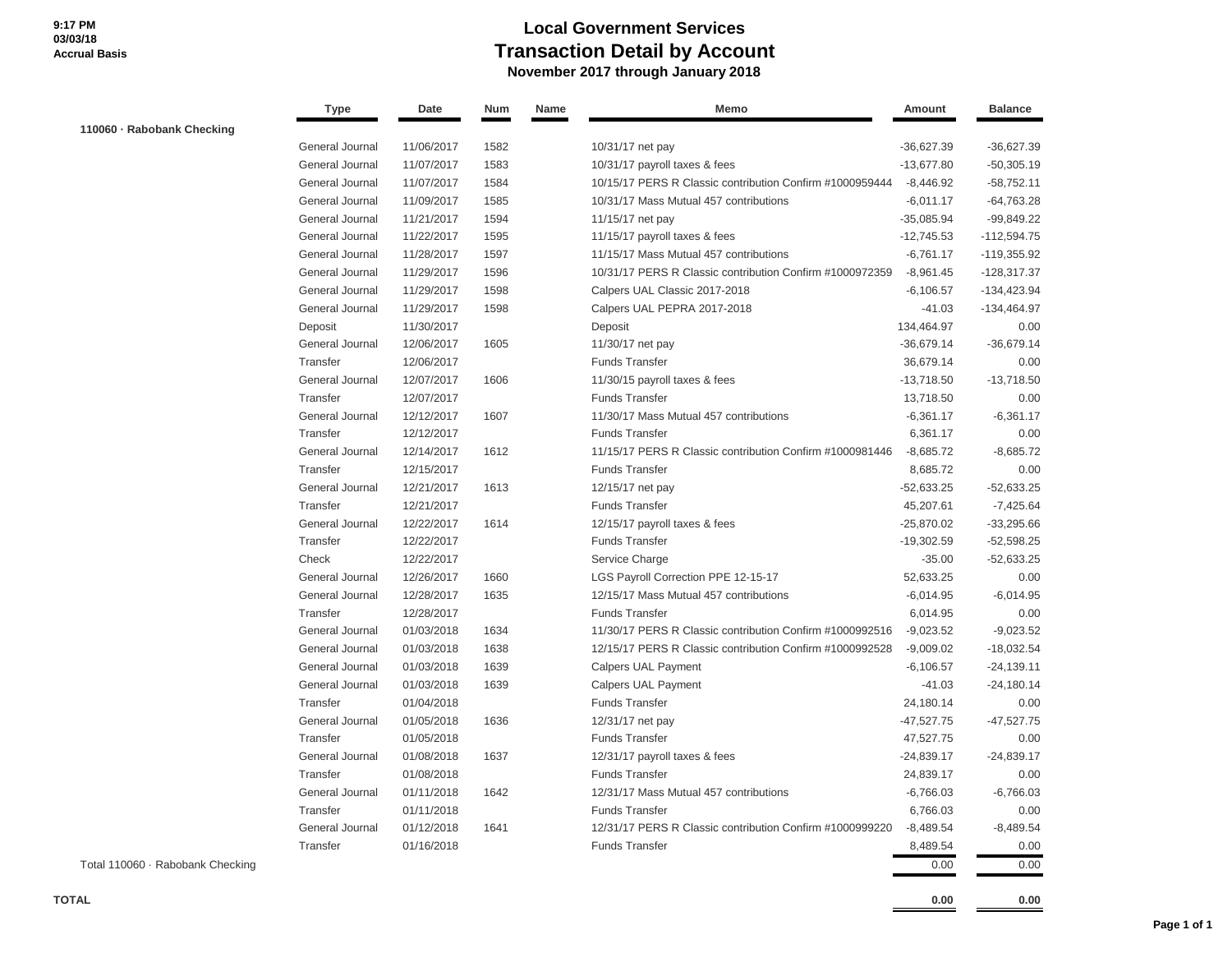

**TO:** EXECUTIVE COMMITTEE **EC Meeting: 3-12-2018 FROM:** Jefferson Kise, Finance Manager **Item: 4A SUBJECT: FINANCIAL REPORT ANALYSIS**

## **RECOMMENDATION**

No action is required of the Executive Committee. These are informational, preliminary financial reports through January 2018, and are attached for review.

## **ANALYSIS**

All reports are draft and unaudited. Accruals for earned but not paid leave time are posted to the financials monthly. When cash is received on an advanced billing, it is posted to the deferred revenue liability account. Upon invoicing for services rendered the deferred revenue is reversed and revenue is recognized. There is no impact on net position of the agency.

Fiscal-year-to-date (FYTD) through January 31, 2019, net income for the JPA is a loss of \$438,106. There are two primary causes for the negative results: sharply reduced client revenue because of CalPERS actions and related increased legal and professional services costs, and secondly as part of the client separation agreement, \$226,052 in un-accrued sick leave was paid to TAM.

LGS budgeted a \$391,000 loss for the year and absent the sick leave payout, losses are in line with this projection. Because of the accumulated losses the fund balance is a negative \$191,862. When considering the fund balance, it is worth noting that the JPA is still carrying \$949,650 in pension liability some of which is to be assumed by departed clients. Those actuarial calculations have not been completed and may not be posted until fiscal year end or later. It is also important to note that combined RGS & LGS have incurred \$623,000 in direct costs since tracking began in Dec 2015, associated with the CalPERS audit of LGS and the two cases brought by CalPERS against RGS clients. Most of that expense has been attributable to the CalPERS audit of LGS.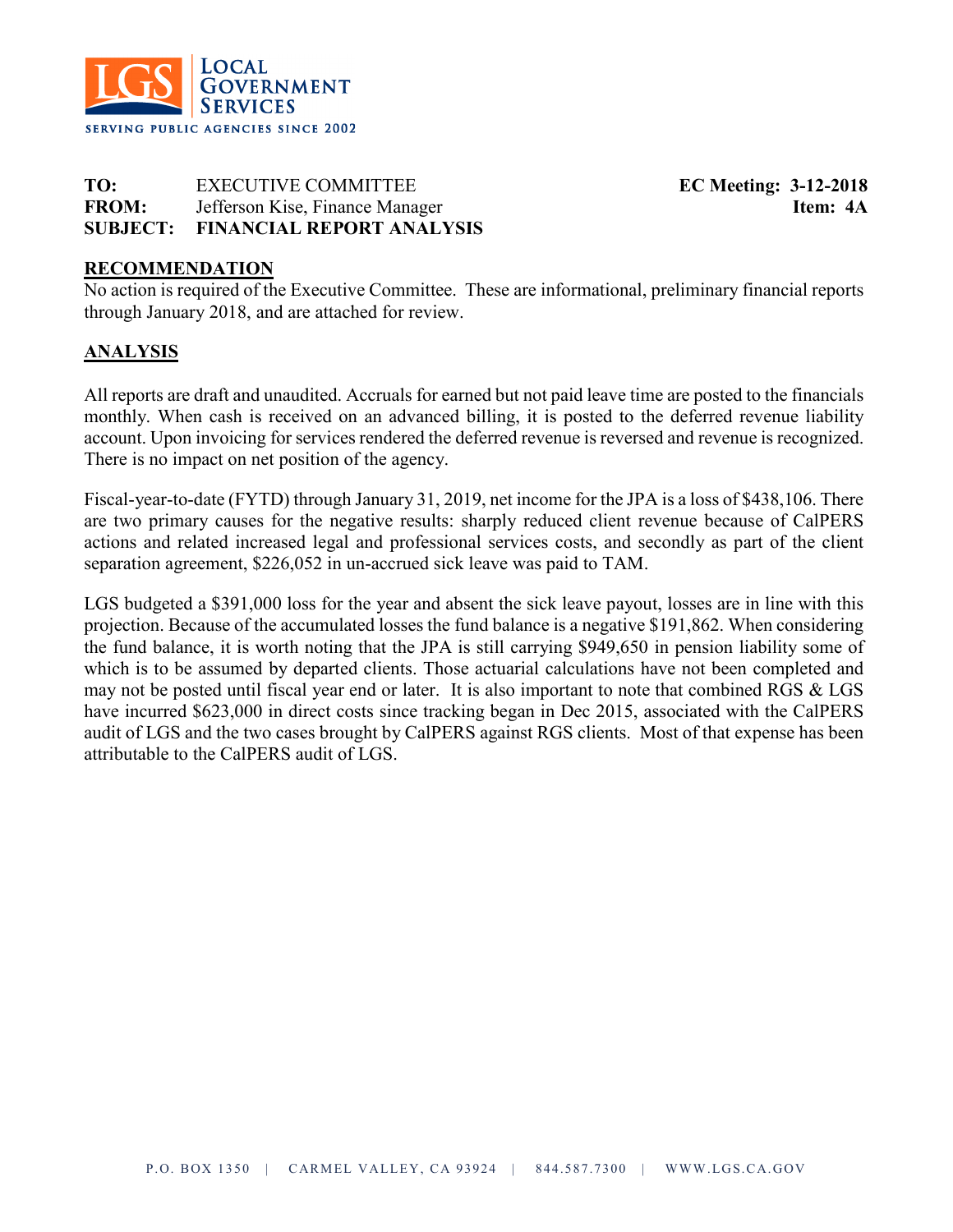**8:38 AM 03/05/18 Accrual Basis**

# **Local Government Services Profit & Loss July 2017 through January 2018**

|                                         | Jul 17    | Aug 17    | Sep 17    | <b>Oct 17</b> | <b>Nov 17</b> | Dec 17     | Jan 18    | <b>TOTAL</b> |
|-----------------------------------------|-----------|-----------|-----------|---------------|---------------|------------|-----------|--------------|
| <b>Ordinary Income/Expense</b>          |           |           |           |               |               |            |           |              |
| <b>Income</b>                           |           |           |           |               |               |            |           |              |
| 440301 · Client Billings                | 160,144   | 171,948   | 165,058   | 188,047       | 158,452       | 156,963    |           | 1,000,612    |
| 480000 - Miscellaneous                  | 1,626     | 1,643     | 1,606     | 1,676         | 1,638         | 1,710      | 14,967    | 24,866       |
| <b>Total Income</b>                     | 161,770   | 173,591   | 166,664   | 189,723       | 160,090       | 158,673    | 14,967    | 1,025,478    |
| <b>Gross Profit</b>                     | 161,770   | 173,591   | 166,664   | 189,723       | 160,090       | 158,673    | 14,967    | 1,025,478    |
| <b>Expense</b>                          |           |           |           |               |               |            |           |              |
| 511010 · Salaries - Regular             | 109,754   | 111,124   | 108,000   | 109,794       | 111,829       | 159,968    |           | 710,469      |
| 511072 - Salaries non-billable          | $-3,166$  | $-10,417$ | 5,735     | $-1,628$      | $-3,708$      | 186,354    |           | 173,170      |
| 512002 - Medicare Employer Expense      | 1,568     | 1,588     | 1,543     | 1,569         | 1,598         | 2,305      |           | 10,171       |
| 512004 · Employee Assistance Program    | 33        | 33        | 33        | 33            | 65            | 65         |           | 262          |
| 512005 · Health Insurance Expense       | 11,131    | 11,130    | 11,131    | 11,130        | 11,131        | 11,131     | 13,239    | 80,023       |
| 512006 · Dental Insurance Expense       | 1,111     | 1,111     | 1,111     | 1,111         | 1,111         | 1,111      |           | 6,666        |
| 512007 · Vision Insurance Expense       | 176       | 176       | 176       | 176           | 176           | 176        | $-176$    | 880          |
| 512008 - Life Insurance Expense         | 188       | 188       | 188       | 188           | 189           | 190        |           | 1,131        |
| 512009 · Long Term Disability Expense   | 212       | 212       | 212       | 213           | 213           | 215        |           | 1,277        |
| 512012 - Calpers Retirement Expense     | 23,475    | 24,041    | 23,992    | 23,769        | 24,181        | 23,893     |           | 143,351      |
| 512014 · Short Term Disability Expense  | 173       | 173       | 173       | 174           | 174           | 174        |           | 1,041        |
| 512015 - Unemployment Insurance Expense |           |           |           |               |               | 2,861      |           | 2,861        |
| 512018 · FSA Health & Day Care Expense  | 25        | 25        | 26        | 25            | 25            | 25         | 60        | 211          |
| 520107 · APS (ADP) Payroll Fees         | 192       | 192       | 192       | 192           | 192           | 193        | 97        | 1,250        |
| 520202 · Bank Fees & Services           |           |           |           |               |               | 1,088      |           | 1,088        |
| 520204 · Printing & Postage             | 12        |           | 59        | $\mathbf{1}$  |               |            | 29        | 101          |
| 520302 · Legal Services                 | 9,825     | 5,115     | 20,464    | 722           | 12,480        |            | 6,962     | 55,568       |
| 520320 · Professional Services          | 4,000     | 9,400     | 8,225     | 7,010         | 6,500         | 6,500      | 6,500     | 48,135       |
| 520503 · Conferences & Meetings         |           |           |           |               |               | 42         |           | 42           |
| 529997 - Administrative Services - RGS  | 30,690    | 26,914    | 41,283    | 25,000        | 25,000        | 25,000     | 10,000    | 183,887      |
| <b>Total Expense</b>                    | 189,399   | 181,005   | 222,543   | 179,479       | 191,156       | 421,291    | 36,711    | 1,421,584    |
| <b>Net Ordinary Income</b>              | $-27,629$ | $-7,414$  | $-55,879$ | 10,244        | $-31,066$     | $-262,618$ | $-21,744$ | $-396,106$   |
| <b>Other Income/Expense</b>             |           |           |           |               |               |            |           |              |
| <b>Other Expense</b>                    |           |           |           |               |               |            |           |              |
| 529994 · Allowed OPEB / HRA Expense     | 375       | 375       | 375       | 28,000        | 7,000         | 5,875      |           | 42,000       |
| 529998 - Allocated Admin. Services      | 37,611    | 35,261    | 76,716    | 31,356        | 36,554        | $-220$     | 86,617    | 303,895      |
| 529999 - Allocated Unbillable Expenses  | $-37,611$ | $-35,261$ | $-76,716$ | $-31,356$     | $-36,554$     | 220        | $-86,617$ | $-303,895$   |
| <b>Total Other Expense</b>              | 375       | 375       | 375       | 28,000        | 7,000         | 5,875      |           | 42,000       |
| <b>Net Other Income</b>                 | $-375$    | $-375$    | $-375$    | $-28,000$     | $-7,000$      | $-5,875$   |           | $-42,000$    |
| Net Income                              | $-28,004$ | -7,789    | $-56,254$ | $-17,756$     | $-38,066$     | -268,493   | $-21,744$ | -438,106     |